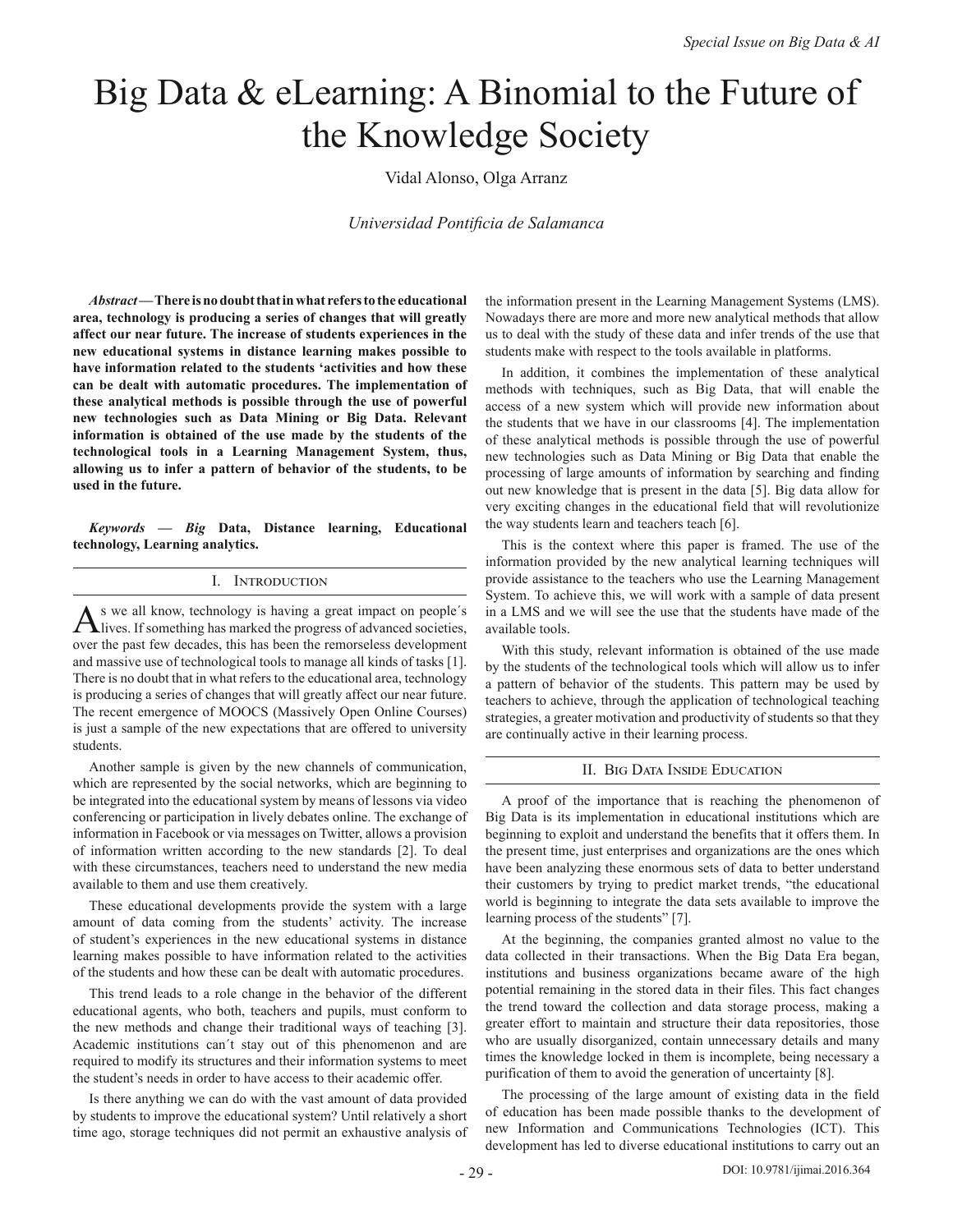analysis of existing data from the interactions of its students, and in this way, draw conclusions that will improve the working environment, generating new educational organizations structures, and what is more important, new learning processes.

In this sense, the NMC Horizon Report, a reference to the global level of the emerging technological trends in education, provides, in its last report of 2014, that "the data analysis shall be adopted, in a meaningful way, in a period of between two and three years, and, in fact, it is already used in some American universities." [9].

This adoption will be supported by the rapid deployment of the virtual learning environments and the MOOC (Massive Open Online Course), where students perform online tasks leaving a significant trail of data on the web. The collection and analysis of the collected data from transactions, that have made the students when interacting with the system, will be used to adapt the content to the students´ needs and thus, to act in the improvement of the education system.

The importance of the impact that Big Data is taking in the education sector is beginning to be reflected in the expectation aroused in a large percentage of teachers and researchers who have placed their hopes in that the analysis provide relevant data and what the use of these data would mean for the educational area.

Teachers must observe the behavior patterns generated and reduce the risk of students who give up, through a more personalized learning process. Therefore, the educational analytical process itself will detect new problems, generating possible corrections to improve the teachinglearning process, or even questioning the effectiveness of the teaching programs that are taught in the educational organization.

On the other hand, students also benefit because, thanks to the analysis of these data, teachers can adapt the learning environments to their needs. This environment adaptation will depend on the creativity of the teacher, who will interpret the patterns from each student and will choose to provide creative solutions that will help the student to learn the skills required.

Higher education has traditionally been inefficient in the use of data, often operating with substantial delays in analyzing readily evident data and feedback. Organizational processes often fail to utilize large amounts of data on effective learning practices, student profiles as well as providing interventions [10].

To analyze this immense amount of information two treatments or processes are beginning to be used increasingly, known as Data Mining and Big Data. Data Mining is also known as KDD process (Knowledge Discovery Databases), which can be described as a process, which allows us to discover hidden information in large volumes of data. In the course of the process it works with data subsets, looking for similar patterns of behavior or predictive models that can be inferred from the processed data. In the educational area it is used in a way that learning processes could incorporate new and relevant knowledge that enables improvements in such processes [11].

Analytics in education must be transformative, altering the existing teaching, learning, and assessment processes, the academic work, and administration tasks. Analytics provides a new model for university leaders to improve teaching and learning processes and will serve as a foundation for changes. But using analytics requires careful thinking about what we need to know [12]. In the same way, academic analytics has the potential to create actionable intelligence to improve teaching, learning, and student success to predict which students are in academic difficulty as well as focusing on specific learning needs [13].

While its use began with economic purposes, their multiple possibilities have allowed us to extend its use to the field of education. The main methods used and their key applications are [14]:

• *Prediction*: Develops a model to infer some aspects of the data. It

is used to emulate the behavior of students in the premises of their previous activities and to predict the possible outcomes.

- *Clustering*: Looking for classifying data into groups with the same characteristics providing information of common patterns for students who are in the same group.
- *Relationship Mining*: Finds out relationships among variables. It allows discovering associations of activities that can induce a sequencing of the same nature. It also highlights the most effective pedagogical strategies in the learning process.
- *Visualization:* It allows discovering trends in the use of educational platforms that are outside of the average of students, known as data noise.

However, with the eruption of MOOCS the online information storage is growing in such a way that the processes for managing this information is becoming insufficient, causing a serious problem due to not being able to exploit the data with the necessary guarantees [15]. In order to be able to process such information is necessary to have new methods, being Big Data the last to be applied to the learning area.

This method allows in the present time that organizations can capture and analyze any data, regardless of what type, how much, or how fast it is moving, and makes more informed decisions based on that information. In education, big data allows to understanding how students move through a learning trajectory. This includes gaining insight of how the student accesses the learning activities or measuring optimal practice learning periods [16].

We are very well aware of the fact that there is still a lot to learn about how to work with big data, just like everyone else. But one thing we know for sure is that the traditional ways of working with data will not lead to success in big data analytics [17]. The variety of information sources, the volume of information, latency of processing, even the basic business models are often all different in the big data space. Someone who recommends using the same old tools under these new circumstances is someone who is outside of the data analysis.

#### III. Big Data and Virtual Learning Environments

According to Castaneda, since the first Virtual Learning Environment was created in 1995, until today, they have made many mixed environments of telematic known tools like Virtual Learning Environments or Virtual Learning Environments (VLE) giving support different teaching and learning modalities available today. The education provided is configured using VLE, and takes shape through the so-called virtual campus or Learning Management System [18].

A lot of LMS are currently being used by companies, schools and universities to assist in their formation processes. You can even say that they have become the essential tool to perform a teaching model eLearning.

The use of these LMS in education eLearning involves generation of a large and complex set of data. These data obtained from the use by many users of the different technological tools in a virtual learning platform can be drawn great benefits to improve eLearning education.

How can one profit in the learning context from Big Data? Everyone interested in eLearning education wants to find the answer to this question. Ambrose pointed to the company in collaboration with IBM Skillsoft how big data can help create a learning experience more personalized and adaptive based on real information about each student. [19]

So, the study on the use of personal data can be applied perfectly to eLearning. It offers us the opportunity to learn more about our students and their behavior patterns in a way not known before. Moreover, we can use this knowledge to develop eLearning courses really geared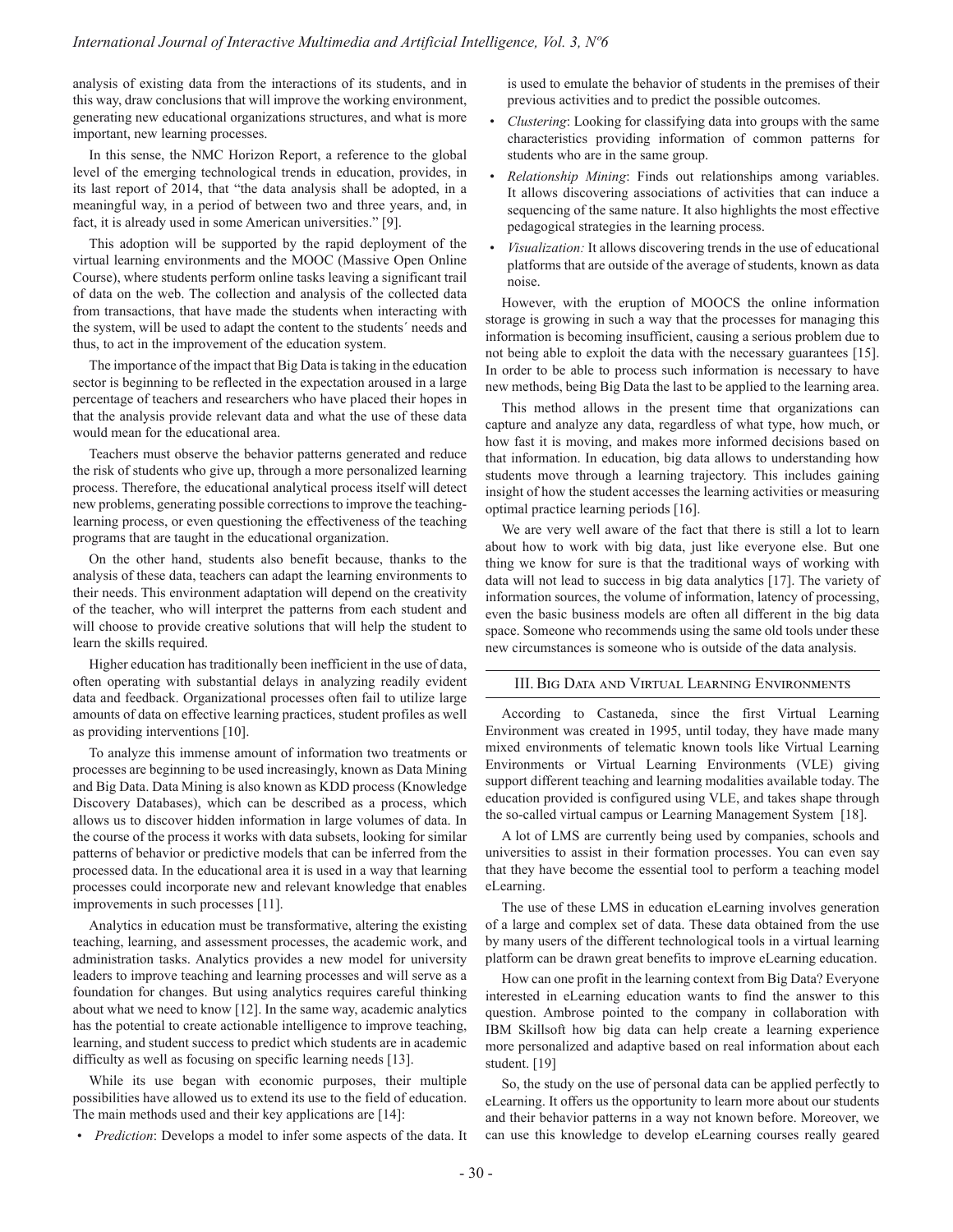to the needs of our students through scenarios that meet their real situations.

Big Data offers us the opportunity to provide students with more efficient courses and more effective on-line learning modules which are attractive and informative. The reasons why large amounts of data can revolutionize the industry of eLearning are [20]:

- **It allows eLearning professionals design more customized eLearning courses.** If you give eLearning professionals the opportunity to learn what works best for their students, in terms of content and delivery, this will allow create more personalized and attractive eLearning courses, thus providing high quality and meaningful learning experience.
- **It provides counseling on effective online strategies.** ELearning big data can give us visions of which eLearning strategies work and which do not.
- It allows the monitoring of students' patterns. With large data eLearning, educators gain the ability to track the students throughout the learning process. This helps them to find out patterns that not only will allow them to learn more about the behavior of each pupil, but also of the group of students as a whole.
- It enables the possibility to expand our understanding of **the process of virtual learning.** It is essential that eLearning professionals get to know how students learn and acquire knowledge. Big Data gives us the opportunity to gain a deeper understanding of the process of eLearning and how students are responding to the eLearning courses. This information can be used to design new learning methods.

Big Data provides teachers with highly relevant information, but we must not forget that it also brings benefits to students. For instance, if one of the benefits is that educators are able to produce better teaching materials to meet their learning patterns, the student will benefit from it as well, that is, if a student is presented with the information in a meaningful way he or she is going to be more motivated in their learning process. [21]

Students and participants in eLearning courses have much to gain from the benefits that the information from Big Data provides us. Next, a case study is presented based on the large amount of data collected using a virtual learning environment, where it is shown how eLearning and Big Data form a binomial that must be considered in the future to improve the knowledge society.

## IV. A Case Study: Using Big Data in a Learning Management System

In this practical study it has been taken into consideration the need to evaluate the large amount of data generated from the use of the technological tools used in the teaching / learning environments interaction. These environments of interaction are related to the combined method of learning Known as "Blended Learning", which Integrates, in a balanced manner, the virtual classroom learning with the learning proposals.

The purpose of this analytical study is to provide information that will allow us to improve the outlook of teachers and students in order to optimize our design in eLearning courses. In addition, the study also aims at guiding the use of the most appropriate virtual educational tools, in order to develop innovative educational strategies according to the patterns obtained from the behavior of student learning.

The study takes, as its starting point, a sample of educational data, educational dataset, from a university that is accessed by the students through a virtual learning environment. The study analyzes the use that the students do of the different technological tools available when they

are accessing to the subjects enrolled.

In this study, the educational dataset provides the total number of accesses to the tools that has been collected in the data processing center of the university center. The total number of accesses to each one of the tools is shown in the Fig. 1:



Fig. 1. Total Access to the Tools

As can be seen in Fig. 1 there are 14 different types of technological tools that can be accessed. There are other 2 tools, Course y User, which are not relevant to our study since they are related to the number of users who have accessed as well as to the available virtual courses.

In order to begin this research, it is necessary first to carry out a classification/organization in four different categories (Storage, Collaboration, Communication and Assessment), taking into account the use of the tools and at the same time the types of tools that an VLE should contain. This classification can be observed in Table 1.

Table 1. Classification Tools Groups

| Categories    | <b>Tools Groups</b>                      |  |  |
|---------------|------------------------------------------|--|--|
| Storage       | Label, Resource, Upload                  |  |  |
| Collaboration | Forum, Glossary, Wiki                    |  |  |
| Communication | Calendar, Chat, Journal                  |  |  |
| Assessment    | Assignment, Choice, Lesson, Quiz, Survey |  |  |

However, it is important to highlight the Collaboration tool group, since it allows us to carry out a collaborative teaching-learning process providing feedback so that we can optimize the learning process as well as an increase in student´s motivation.

Once the group classification tools have been obtained, we can carry out an analysis of the average number of accesses of enrolled students to the different tool groups, always having in mind the final aim of the use of each tool group.

Taking into account the number of enrolled students and the number of total accesses to the different tool groups, we have obtained the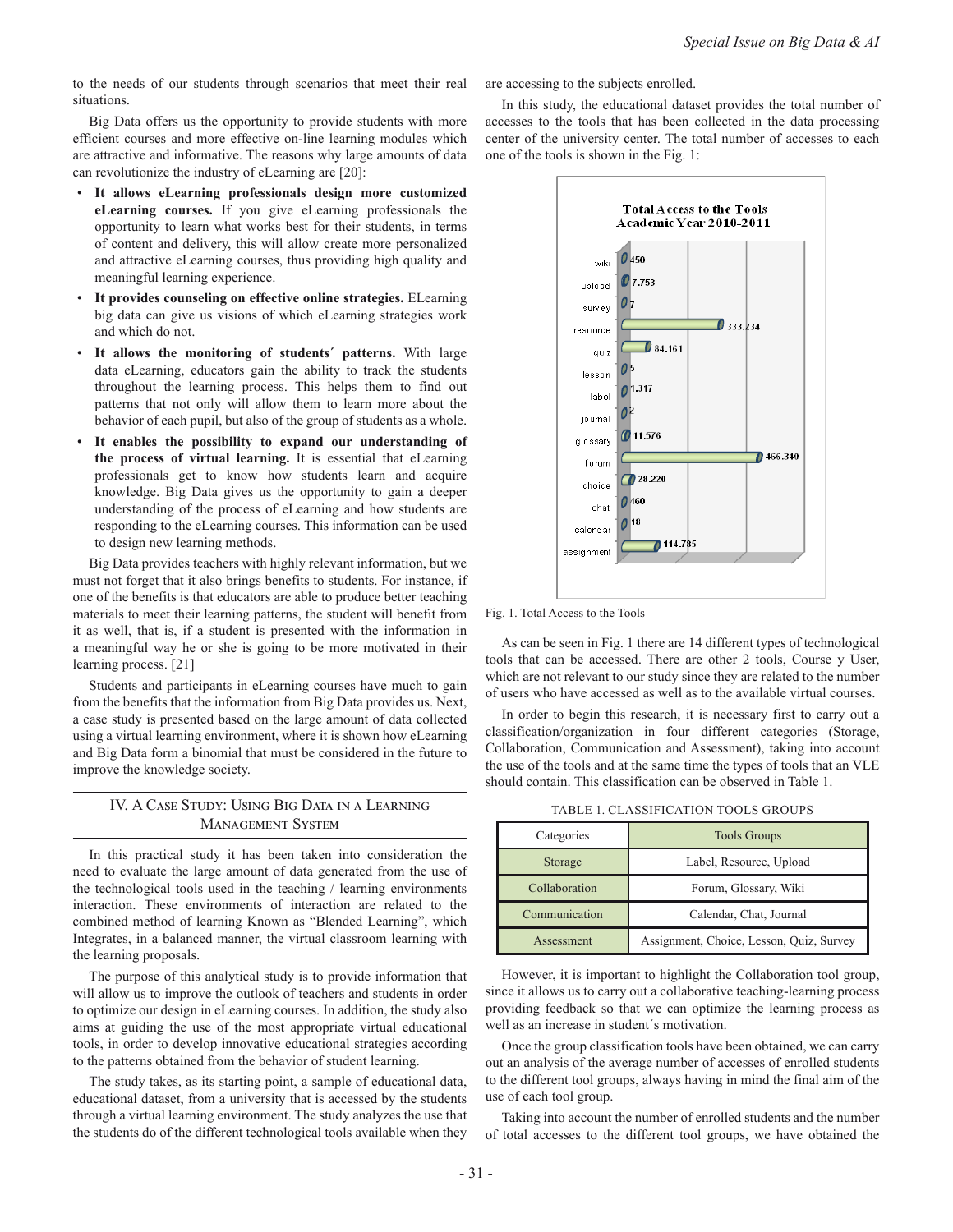average number of accesses per each student and the type of tool used, getting, in this way the results shown in Fig. 2.



Fig. 2. Students Average Access by Tools Group

From the values shown in Fig. 2, it can be observed that the access to the Communication Tools represents 0% since the Calendar, Chat and Journal tools, which are within the Communication tools, are scarcely used.

On the contrary, Fig. 2 shows that the most used tools are the Collaboration 45% and Storage, 33%, whereas the rest 22% out of the total sample relates to the Assessment tools.

These percentages are aligned with accesses represented in Fig. 1 where it can be observed how the technology tools such as Forum, Resource y Assignment are the ones with a higher volume of accesses. Since they fall into three different categories, the percentage obtained doesn't show any significant differences.

It was also considered of high interest the need to perform a statistical analysis of the dependence or independence between different pairs of tool groups.

The results of this evaluation are shown in Table 2 where the results of asymptotic significance level and Chi-squared statistic obtained from the study of the corresponding media access for student and group sampling tools are presented.

Noted that in the table are represented only half of the values because the relationships between the types of tools are symmetrical blocks.

| TABLE 2. REPRESENTATION OF THE VALUES AND         |  |
|---------------------------------------------------|--|
| SIGNIFICANCE OF THE ASYMPTOTIC CHI-SOUARE BETWEEN |  |
| PAIRS OF TOOLS, FOR THEIR DEPENDENCE              |  |

|                      | <b>STORAGE</b> | <b>COLLABORATION</b>      |                       | <b>ASSESSMENT</b>         |                       |
|----------------------|----------------|---------------------------|-----------------------|---------------------------|-----------------------|
|                      |                | SIG.<br><b>ASYMPTOTIC</b> | CHI-<br><b>SOUARE</b> | SIC.<br><b>ASYMPTOTIC</b> | CHI-<br><b>SOUARE</b> |
| <b>STORAGE</b>       |                | 0,000                     | 82,96                 | 0,000                     | 148,01                |
| <b>COLLABORATION</b> |                |                           |                       | 0,000                     | 35,08                 |
| <b>ASSESSMENT</b>    |                |                           |                       |                           |                       |

In view of the results of the analysis about the asymptotic significance level, we can say that it will always exist dependencies between different tool groups represented. This statement is possible because the significance value in all of them is less than the reference value taken (0,005).

On the other hand, considering the data on chi-square analysis, it can be said that the greater dependence exists between the pair of Storage group with the tools of assessment, since the value of Chi-square is the greatest of all (148.01).

In contrast, less dependence exists between the group with the Collaboration tools and the Assessment ones, since the value of Chisquare is the smallest of all pairs of tools (35,08).

On the contrary, we can state that there is a linear relationship between accesses to the types of Storage tools with those accesses to Collaboration tools, thus, all who access the Storage tools also access the Collaboration tools.

So that, it is possible to extrapolate from data obtained that there is a very high dependence between the group of storage tools and the assessment one.

#### V. Conclusion

Given the huge amount of data available to the educational area, it is possible to proceed with its processing to obtain sufficient knowledge that allows them to improve their structures. The combination of different learning analytical techniques with the new paradigms of processing, such as Big Data, will enable relevant information to the educational authorities and teachers to change and to optimize the current methods.

These changes can be seen with fear on the part of teachers, who did not know how to deal with the new teaching methods from the pedagogical perspective. To help them, this paper shows a case study where the teacher gets information about which are the most used tools includes in the new learning environments.

From this information you can set new strategies of teachinglearning based on the student's experience. So that, looking for a greater participation by the students, the teacher may propose some tasks where they have to use the tools that are more favorite to him in front of other lesser-used tools.

The proposed activities, that involve the use of collaborative tools, makes the need to work the activity as a group, in line with the new educational circumstances that are supported, mainly, in the teachinglearning collaborative process. The use of these tools is highly satisfactory by part of the students which will result in a more active participation and an increase in the student's own motivation, driving to a learning improvement.

Furthermore, if these collaborative tools are combined with the storage and evaluation tools we shall be creating a teaching strategy that will not be rejected by the student, where he can develop all its intellectual capacity in an enjoyable and satisfactory way.

We have already seen how Big Data can influence eLearning, what benefits can bring and what the ways to use them are. But taking into account how fast this social trend progresses, we wonder if it is as good and beneficial as we are led to believe by the large companies, or, we might end up suffering the collateral consequences that no one has mentioned when describing the advantages of each product.

## **REFERENCES**

- [1] O Arranz et al., *Surviving to the Education Online. Manual to Use Resources of Internet in the Classroom*. Salamanca, Ediciones Demiurgo, 2005.
- [2] A. Pentland, "Una Sociedad dirigida por Datos*". Investigación y Ciencia*, pp. 46-51, Jan. 2014.
- [3] C. Trevitt, E. Breman, and C. Stocks, "Assessment and Learning: Is it Time to Rethink Student´ Activities and Academic Roles?" *Revista de Investigación Educativa*, num. 30(2), pp. 253-270. 2012
- [4] B. Tulasi, "Significance of Big Data and Analytics in Higher Education." *International Journal of Computer Applications.* 68, 14, pp. 21-23. April. 2013.
- [5] J. Dean, *Big Data, Data Mining and Machine Learning*. Hoboken, New Jersey: John Wiley & Sons, 2014.
- [6] M. V. Rijmenam. (2015, April 29). Four ways Big Data will revoluzione Education. *Datafloq*. [Online] Available: https://datafloq.com/read/bigdata-will-revolutionize-learning/206
- [7] O. Sánchez. (2014). Learning Analytics, el Big Data en Versión Educativa.